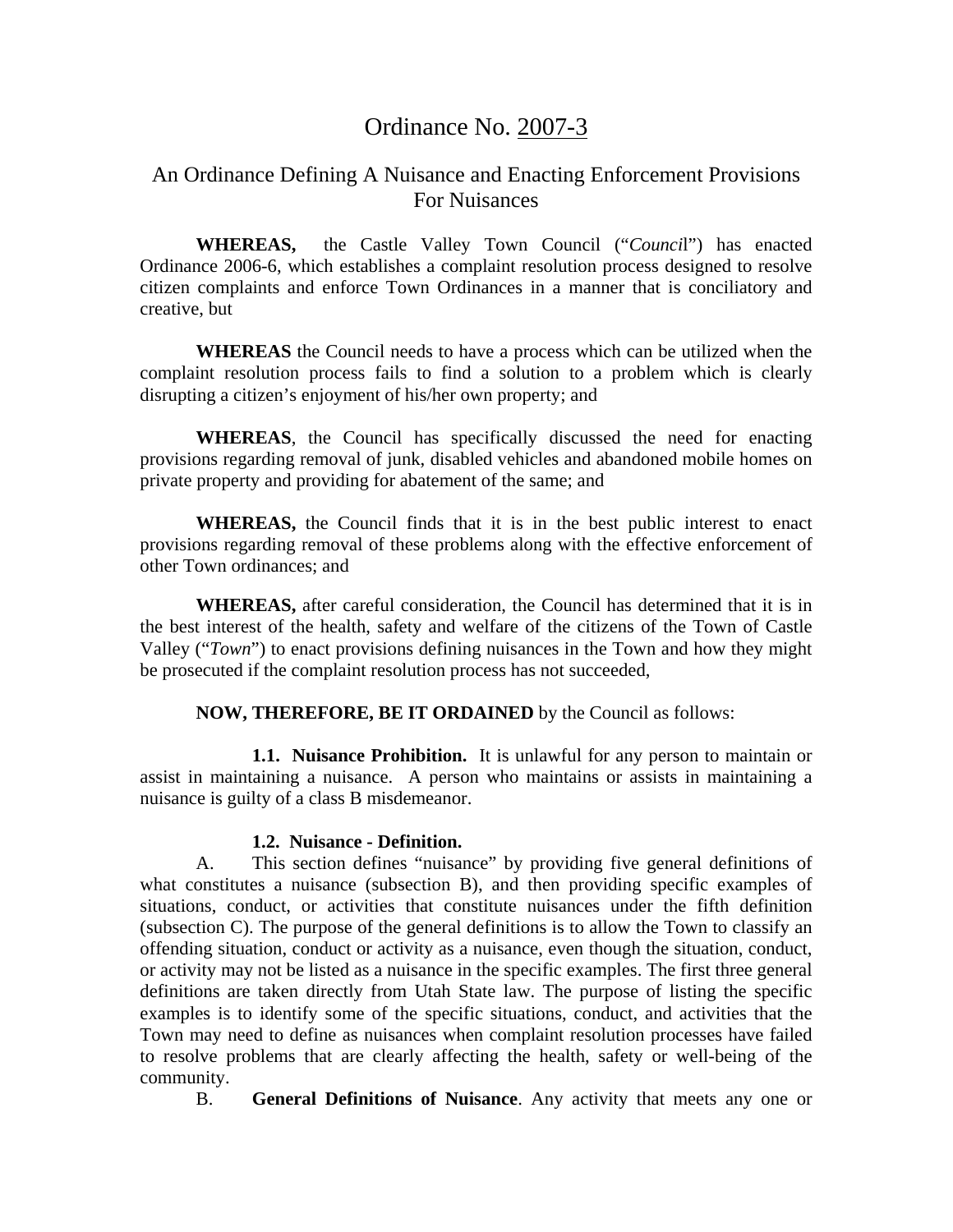more of the five definitions set forth below shall constitute a "nuisance" if it occurs within the Town:

1. **Nuisance as Defined in Utah Code Ann. § 78-38-1(1)**. Anything which is injurious to health, indecent, offensive to the senses, or an obstruction to the free use of property, so as to interfere with the comfortable enjoyment of life or property.

2. **Nuisance as Defined in Utah Code Ann. § 76-10-801**. Any item, thing, manner, or conditions whatsoever that it is dangerous to human life or health or renders soil, air, water, or food impure or unwholesome.

3. **Nuisance as Defined in Utah Code Ann.§76-10-803**. Unlawfully doing any act or omitting to perform any duty, which act or omission:

(a) annoys, injures, or endangers the comfort, repose, health, or safety of three or more persons, at separate and distinct addresses in the affected neighborhood of the Town; or

(b) offends public decency; or

(c) unlawfully interferes with, obstructs, or tends to obstruct, or renders dangerous for passage, any lake, stream, canal, or basin, or any public park, square, street, or highway; or

(d) in any way renders three or more persons, at separate and distinct addresses in the affected neighborhood of the Town, insecure in life or the use of property.

An act which affects three or more persons, at three separate and distinct addresses in the affected neighborhood of the Town, in any of the ways specified in this subsection is still a nuisance regardless of the extent to which the annoyance or damage inflicted on individuals is unequal.

### 4. **Nuisance**. A condition which:

(a) wrongfully annoys, injures, or endangers the comfort, repose, health, or safety of others; or

(b) unlawfully interferes with, obstructs or tends to obstruct, or render dangerous for passage any street or any other public place; or

(c) in any way renders other persons insecure in life, or in the use of property, and which affects the rights of an entire community or neighborhood, although the extent of the damage may be unequal.

**5. Specific Nuisances Listed in Subsection C**. Anything specifically listed as a nuisance in subsection (C), below.

 C. **Nuisances Enumerated**. Every situation, conduct, or activity listed below constitutes a nuisance and may be abated pursuant to this ordinance. The listed examples are not exhaustive; a situation, conduct, or activity not listed below, but coming within one of the general definitions of nuisance listed above, shall also constitute a nuisance.

1. **Noxious Emanations**. Emanation of noxious or unreasonable odors, fumes, gas, smoke, soot, or cinders.

2. **Refuse**. Keeping or storing of any refuse or waste matter which interferes with the reasonable enjoyment of nearby property.

3. **Stagnant Water**. Polluted or stagnant water which constitutes an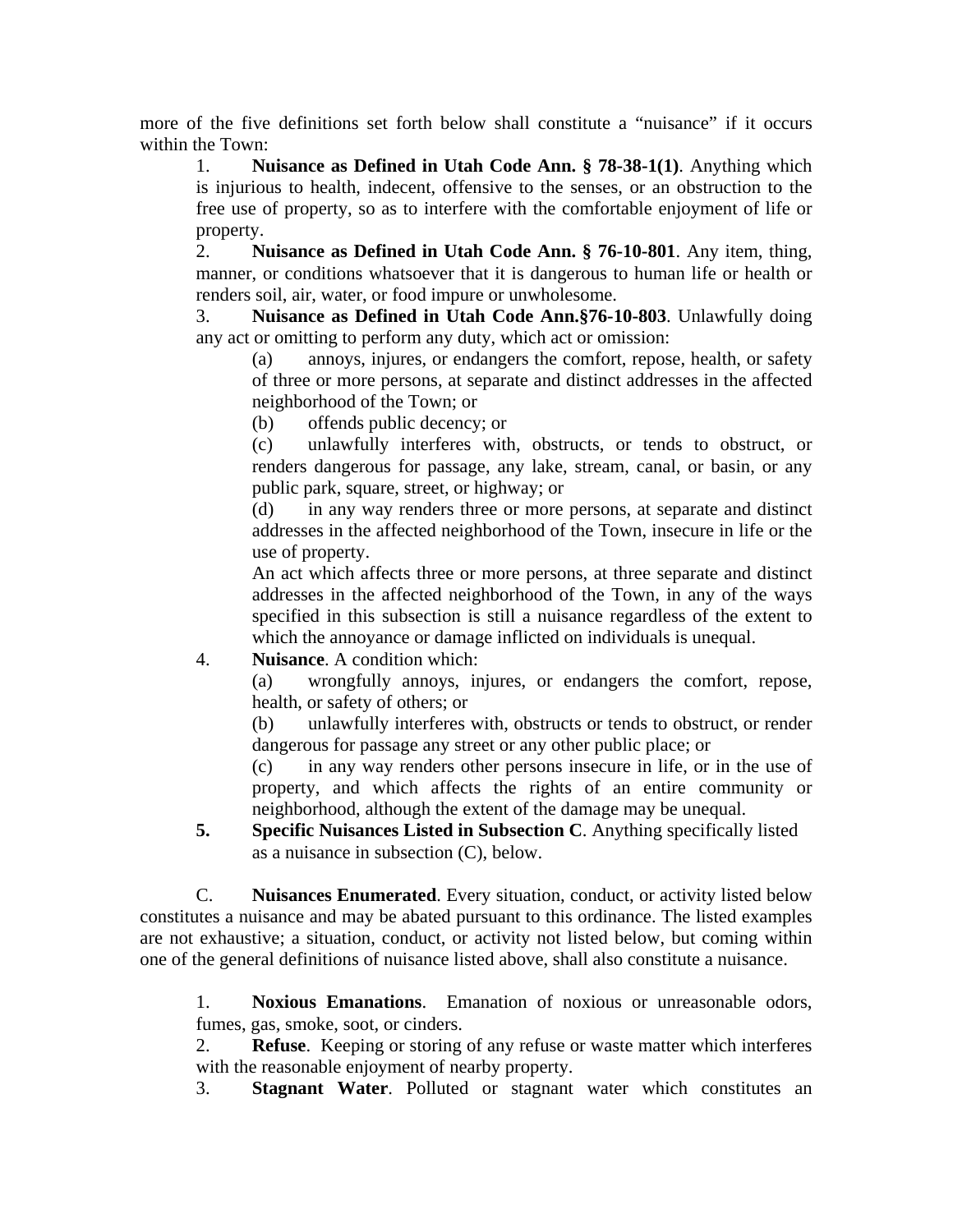unhealthy or unsafe condition.

4. **Accumulation of Junk**. Accumulation of used or damaged lumber; junk; scrap metal; machinery or machinery parts; salvage materials; abandoned, discarded or unused furniture; stoves, sinks, toilets, boxes, barrels, bottles, cans, containers, ice boxes, refrigerators, cabinets, or other fixtures or equipment that

(a) Is stored so as to be visible from a public street or neighboring property., or

(b) Creates a threat to public health or safety, or

(c) Is a threat to the Castle Valley watershed

However, nothing herein shall preclude the placement of stacked firewood for personal noncommercial use on the premises.

5. **Endangerment**. Every property or premises where there exists an environment which causes, encourages or allows individuals or groups of individuals to commit one or more of the following acts on the property, premises or adjacent public place, including, but not limited to:

(a) By physical action, intentionally causing or attempting to cause another person to reasonably fear imminent bodily injury or the commission of a criminal act upon their person or upon property in their immediate possession; or

(b) Engaging in acts of violence, including fighting amongst themselves; or

(c) Discharging a firearm or explosive in violation of Town ordinance or State law.

6. **More than One Dwelling Unit**. Keeping or allowing people to live on a premise in violation of the Town's single family residence and zoning requirements.

7. **Pest Control**. Any premises that contains conditions that create a habitat for mosquitoes or other harmful insects or pests.

8. **Abandoned Mobile Home**. A mobile home in such a condition as to be deemed abandoned or in a condition of deterioration or disrepair, including, but not limited to:

 (a) Any mobile home which is unfit for human habitation, or which is an unreasonable hazard to the health of the people residing in the vicinity thereof, or which presents an unreasonable fire hazard in the vicinity where it is located; or

(b) Mobile homes which are partially destroyed. Partially destroyed means a mobile home where the condition of the mobile home does not meet the requirements for finished building or structures as required by applicable Town ordinance or building codes; or

(c) Mobile homes that are not connected to plumbing and/or electrical systems; or

(d) Mobile homes that violate any building, electrical, plumbing, fire, housing, or any other applicable code.

9. **Disabled or Inoperable Vehicles**. A collection of three or more vehicles in such a condition as to be deemed abandoned or in a condition of deterioration